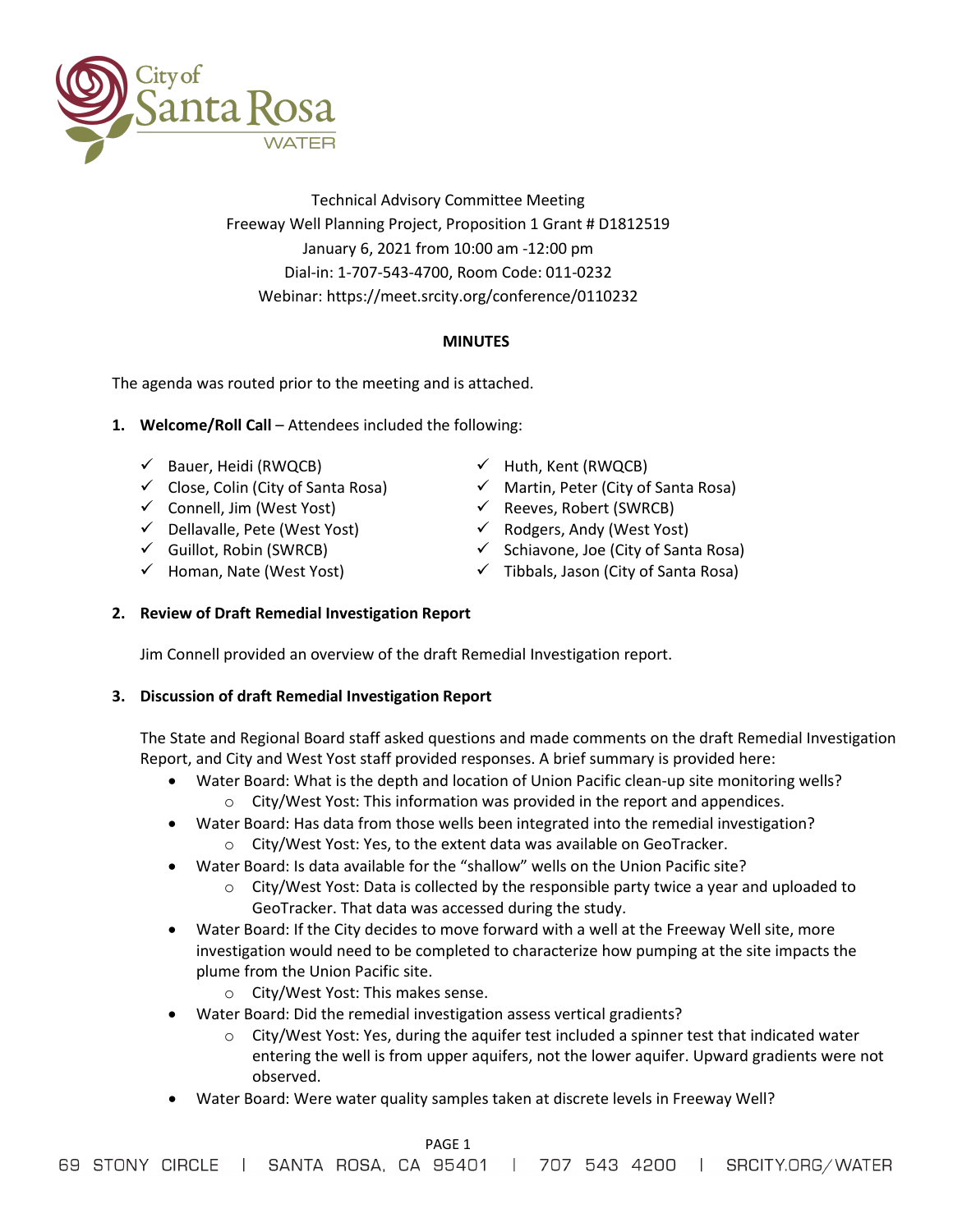

- $\circ$  City/West Yost: Water quality samples were taken from a spicket in place for collecting water quality samples (above ground). Water quality samples were also taken from each of the three aquifers as isolated in the new monitoring well which was constructed for the study. All results are provided in the report.
- Water Board: Is it possible to modify the existing Freeway Well to limit extraction from only the lowest aquifer (blocking extraction from the upper aquifers)? How productive would the well be if only drawing from the lowest aquifer?
	- o City/West Yost: No because the gravel pack is continuous throughout the entire screened area from the uppermost aquifer to the deepest. There is no way to prevent water entering from upper aquifer zones even if screens could be blocked. It's unclear how productive the well would be, even if it were possible to only extract from the lowest aquifer.
- Water Board: How productive would the well be if only drawing from the lowest aquifer?
	- $\circ$  City/West Yost: It's unclear how productive the well would be, even if it were possible to only extract from the lowest aquifer. If a new well were constructed to only extract from the deepest aquifer, it would likely be fairly productive, but it would still have contaminants and it would eventually impact upper aquifers (and risks drawing in contaminants from the upper aquifers) as the aquifers are interconnected in this basin.
- Water Board: The Report finds that the Freeway Well serves as a conduit and should be abandoned. The State concurs. Round Three grant funding will be seeking proposals in approximately July, and the State would welcome the city submitting applying for funds to abandon the well and implementing other solutions identified as feasible in the Feasibility Report.
	- $\circ$  City/West Yost: The City is interested in this opportunity and will keep on alert for more information. The Feasibility Study will need to consider not only the technical feasibility, but also the logistical concerns and impacts of treating groundwater at this site. The City must consider the short- and long-term costs to rate payers compared to clean water sources (staffing hours, staffing licensing/certification requirements, life cycle costs for O&M, toxic waste disposal fees, and so on).
- Water Board: Staff would appreciate receiving the database developed for the records review process to better understand the decision-making process for which data sets were utilized for the study. If that's not possible, it would be useful to have a summary of what is included in the database and more information about the decision-making process.
	- $\circ$  City/West Yost: Any documents that are in the public realm can be shared. Anything that would be protected as proprietary and any documents that are not in the public realm can not be shared. In addition, the Remedial Investigation Report will be augmented with more information about the database contents and decision making contents.
- Water Board: Overall, the report is comprehensive. Regional and State Board staff will provide written comments within approximately 2 weeks.
	- o City/West Yost: The final Remedial Investigation Report will be finalized within a few weeks after receiving comments.

## **4. Review of Schedule and Pending Action Items**

Colin Close provided the City's progress report, including the following highlights:

• After the State and Regional Board staff provide comments on the draft Remedial Investigation Report, the final version will be prepared.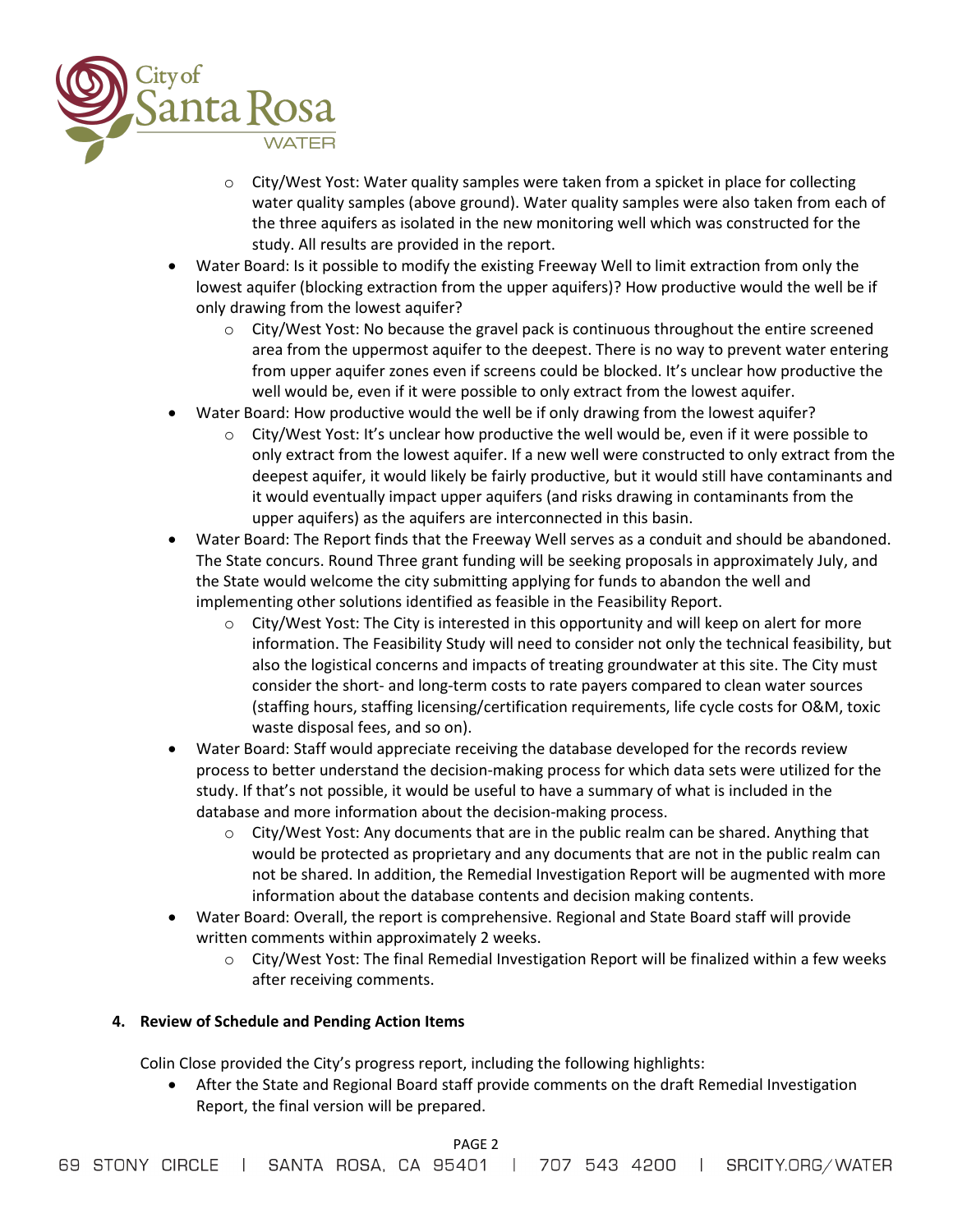

- Work on the Feasibility Report has already begun. It will be routed when a draft is prepared (approximately 1-2 months after RI Report is completed).
- The City submitted a formal request for a contract amendment to revise the project schedule (due dates for deliverables).
- The City will continue to work with State Board staff on revising previously submitted invoices as needed.
- The City will continue to submit quarterly reports.

# **5. Coordinating Virtual Site Visit**

Robert Reeves clarified that a virtual site visit will be needed to meet grant funding oversight requirements. The virtual visit should provide Regional and State Board staff with live views of the site and new monitoring well, as well cleanup sites within a few blocks of the site. Robin will provide instructions and recommended platforms for the virtual site. Colin will schedule the virtual site visit and invite those who have not been to the site during well drilling (Robin Guillot, Heidi Bauer, and Kent Huth).

## **6. Next TAC Meeting**

The next TAC meeting will be scheduled for approximately three weeks after the draft Feasibility Report has been provided to State and Regional Board staff (draft anticipated approximately 1-2 months after RI Report is completed).

## **7. Adjourn**

The meeting adjourned at approximately 11:25 am.